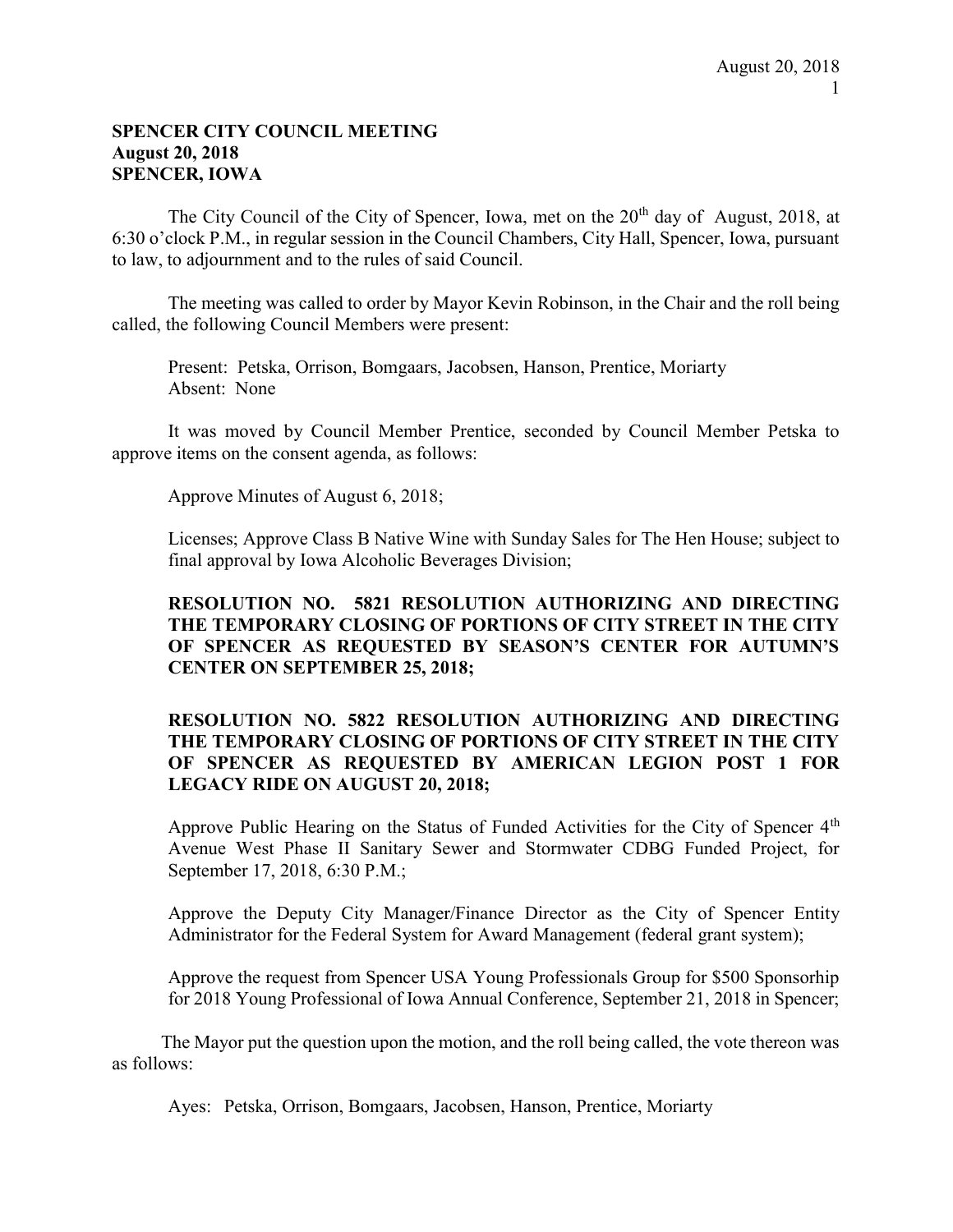Nays: None

Whereupon, the Mayor declared the motion carried

The Mayor announced that this was the time and place set for a Public Hearing on Proposed Resolution of Necessity for the 2018 18<sup>th</sup> Avenue West Storm Sewer Extension Project;

The Mayor declared the Public Hearing Open.

Written Comments Against:

None

Oral Comments Against:

None

#### Written Comments in Favor:

None

Oral Comments in Favor:

None

The Mayor declared the Public Hearing Closed.

The Mayor then declared that a motion would be in order for adoption of the Resolution of Necessity.

It was moved by Council Member Orrison and seconded by Council Member Moriarty that the Resolution of Necessity for the 2018 18th Avenue West Storm Sewer Extension Project, as amended, be adopted in the form hereinafter set out.

After due consideration thereof by the City Council, the Mayor put the question upon the motion and the roll being called, the following named Council Members voted:

Ayes: Petska, Orrison, Bomgaars, Jacobsen, Hanson, Prentice, Moriarty

Nays: None

Whereupon, the Mayor declared the said motion duly carried and the Resolution of Necessity was finally adopted.

# RESOLUTION NO. 5823 RESIOUTION OF NECESSITY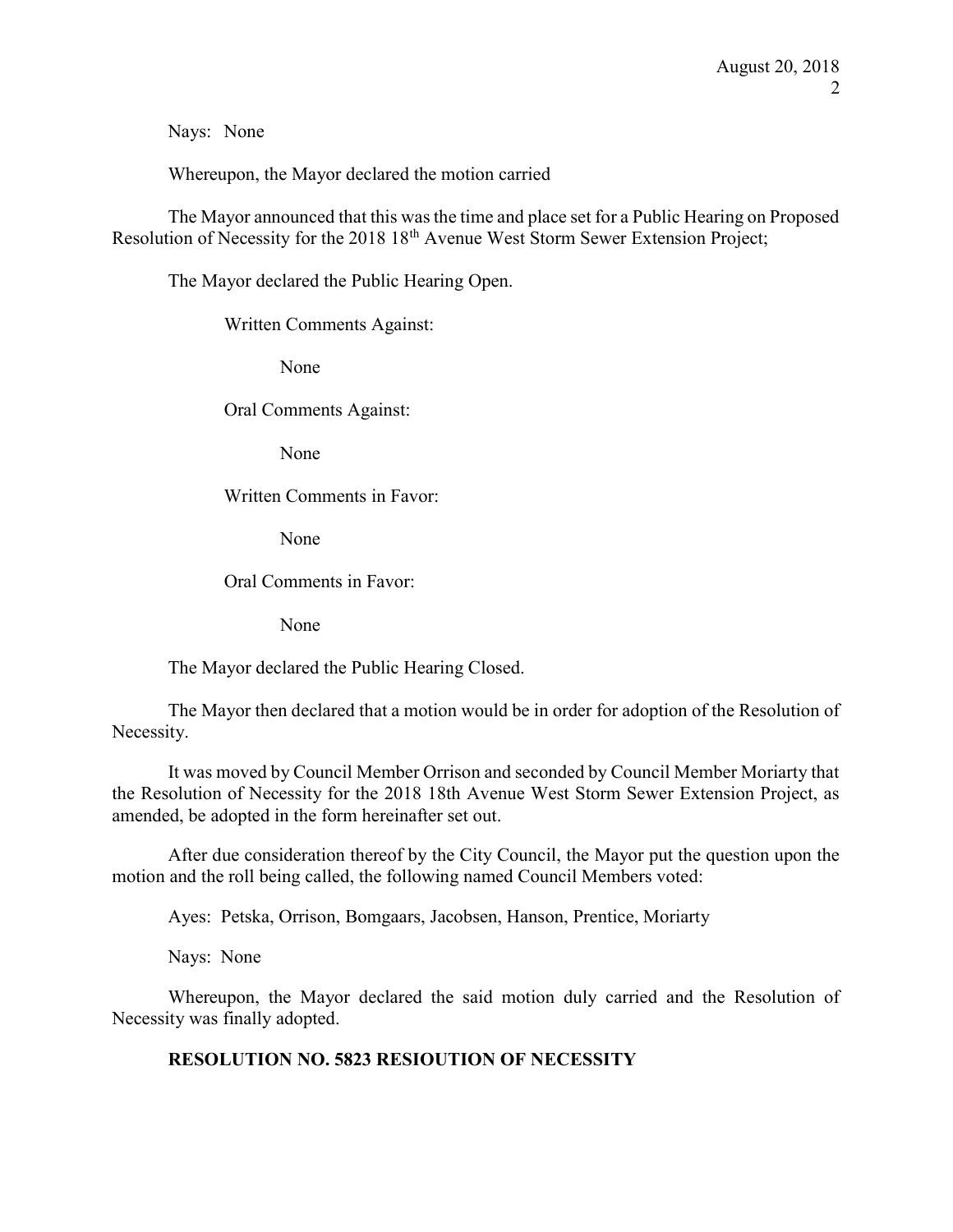It was moved by Council Member Hanson and seconded by Council Member Jacobsen that the City Clerk be directed to file certified copies of the Resolution of Necessity and Preliminary Plat and Schedule of Assessments with the County Treasurer of Clay County, and that the resolution hereinafter set out ratifying the preparation of the detailed plans and specifications and the preparation of the notice of hearing and notice to bidders and form of contract covering the 2018 18th Avenue West Storm Sewer Extension Project be adopted.

Whereupon, the Mayor put the question upon the motion, and the roll being called, the following named Council Members voted:

Ayes: Petska, Orrison, Bomgaars, Jacobsen, Hanson, Prentice, Moriarty

Nays: None

Whereupon, the Mayor declared the said motion duly carried and the said resolution adopted, as follows:

#### RESOLUTION NO. 5824 RESOLUTION RATIFYING THE PREPARATION OF DETAILED PLANS, SPECIFICATIONS, NOTICE OF HEARING, NOTICE TO BIDDERS AND FORM OF CONTRACT

The Mayor announced that this was the time and place set for a Public Hearing on Proposed Plans, Specifications, Form of Contract and Estimate of Cost for the 2018 18<sup>th</sup> Avenue West Storm Sewer Extension Project;

The Mayor declared the Public Hearing Open.

Written Comments Against:

None

Oral Comments Against:

None

Written Comments in Favor:

None

Oral Comments in Favor:

None

The Mayor declared the Public Hearing Closed.

 Council Member Bomgaars introduced the following resolution and moved its adoption, seconded by Council Member Prentice; and after due consideration thereof by the City Council,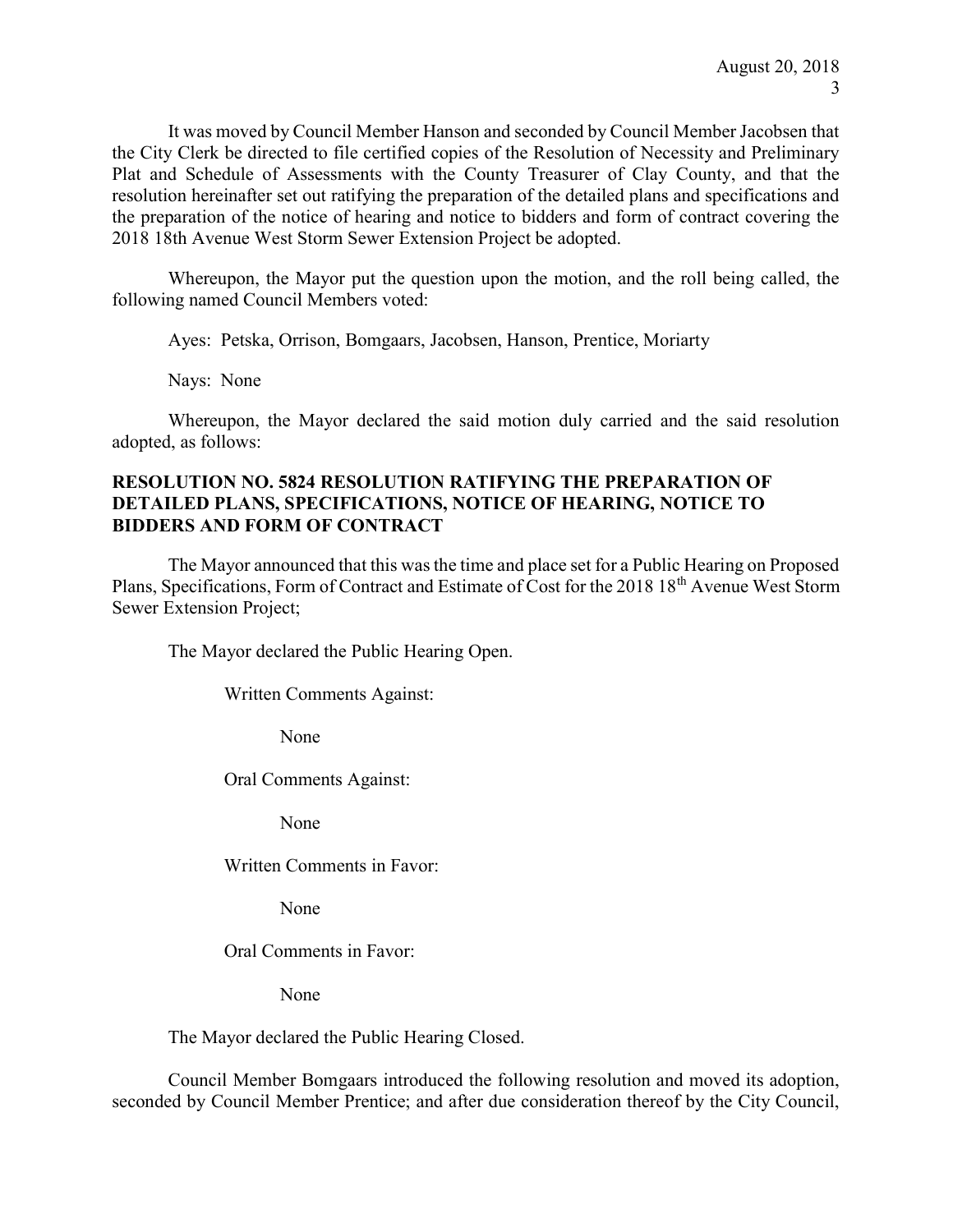the Mayor put the question upon the motion and the roll being called, the following named Council Members voted:

Ayes: Petska, Orrison, Bomgaars, Jacobsen, Hanson, Prentice, Moriarty

Nays: None

Whereupon, the Mayor declared the said motion duly carried and the said resolution adopted, as follows:

#### RESOLUTION NO. 5825 RESOLUTION FINALLY APPROVING AND CONFIRMING PLANS, SPECIFICATIONS, FORM OF CONTRACT AND ESTIMATE OF COST FOR THE 2018 18TH AVENUE WEST STORM SEWER EXTENSION PROJECT

The Mayor announced that bids for the construction of the 2018 18<sup>th</sup> Avenue West Storm Sewer Extension Project had been received until 3:00 p.m. on August 15, 2018, at the office of the City Clerk, Spencer, Iowa and that on the same day, at the same time, in the Council Chambers, City Hall, such bids had been opened and read, and that this was the time and place set for the consideration of such bids.

Thereupon, the results of the bidding were reported, and the Project Engineers made their recommendations thereon to the City Council. The bids received for the construction of the 2018 18<sup>th</sup> Avenue West Storm Sewer Extension Project are as follows:

| Name and Address of Bidder                          | Amount of Bid |
|-----------------------------------------------------|---------------|
| H&W Contracting, LLC<br>Sioux Falls, SD             | \$572,242.50  |
| Vander Pol Excavating, LLC<br>Orange City, IA       | \$596,580.68  |
| Hulstein Excavating, Inc.<br>Edgerton, MN           | \$603,981.93  |
| <b>BD Construction Services, LLC</b><br>Spencer, IA | \$670,706.43  |

The City Council further considered proposals received for the proposed 2018 18<sup>th</sup> Avenue West Storm Sewer Extension Project and embodied its findings in the resolution next hereinafter referred to.

Council Member Hanson introduced the resolution next hereinafter set out, and moved that the said resolution be adopted; seconded by Council Member Jacobsen; and after due consideration thereof by the City Council, the Mayor put the question upon the motion and the roll being called, the following named Council Members voted: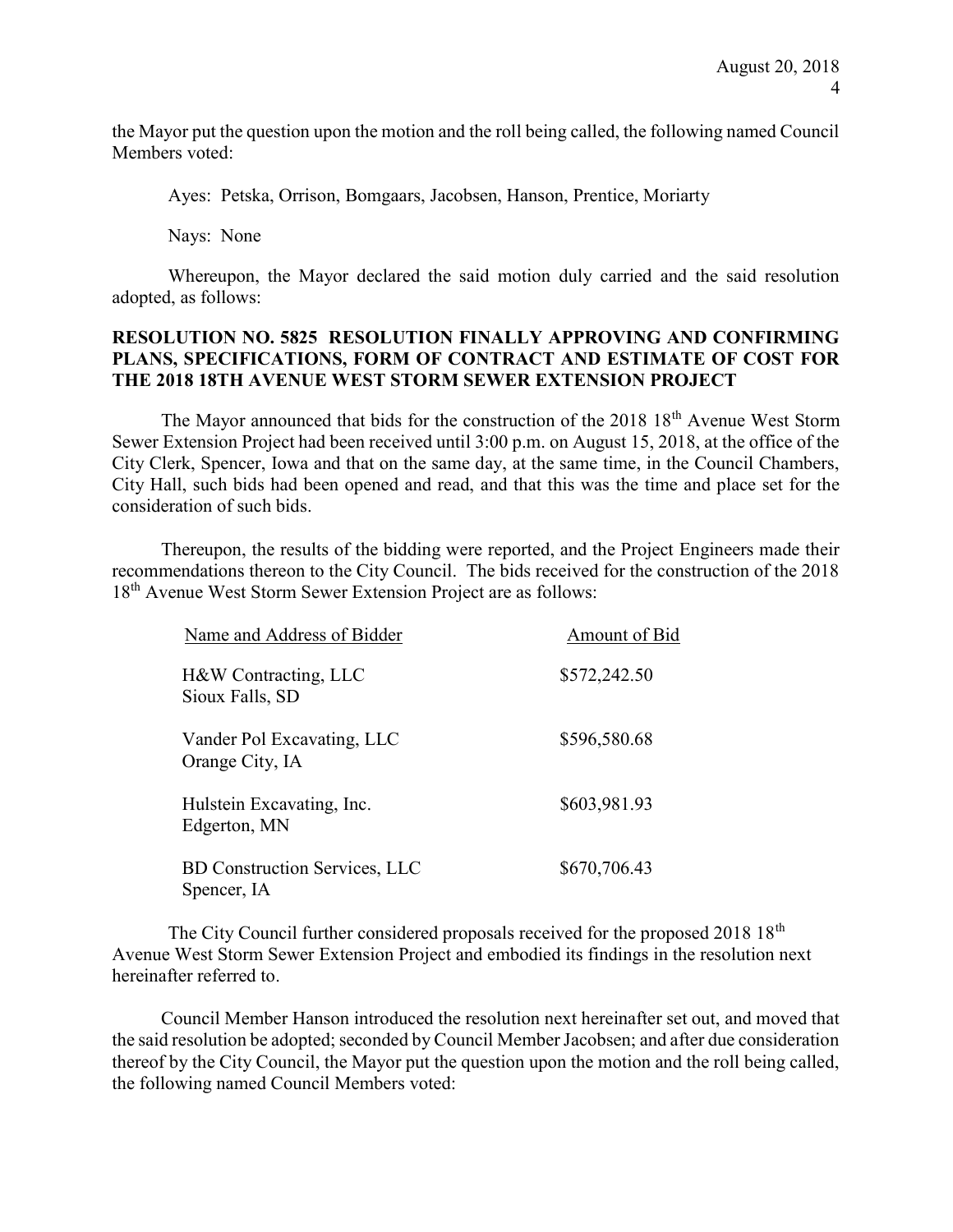Ayes: Petska, Orrison, Bomgaars, Jacobsen, Hanson, Prentice, Moriarty

Nays: None

Whereupon, the Mayor declared the said motion duly carried and the said resolution adopted, as follows:

#### RESOLUTION NO. 5826 RESOLUTION AWARDING CONTRACT FOR THE 2018 18TH AVENUE WEST STORM SEWER EXTENSION PROJECT. H&W CONTRACTING, LLC \$572,242.50

Council Member Hanson moved that the proposed ordinance entitled "AN ORDINANCE TO UPDATE THE SCHEDULE OF STREET AND SIDEWALKS GRADES" be placed on file for the second time. Council Member Orrison seconded the motion. The Mayor put the question on the motion and the roll being called, the vote thereon was as follows:

AYES: Petska, Orrison, Bomgaars, Jacobsen, Hanson, Prentice, Moriarty NAYS: None

Whereupon, the Mayor declared the motion carried and said proposed ordinance was placed on file before the Council for the second time.

It was moved by Council Member Moriarty, seconded by Council Member Petska to Approve Purchase of Golf Simulator and Projector for the Spencer Municipal Golf Course from Rain or Shine Golf for \$6497.00. The motion was declared carried when all Council Members present voted aye on voice call vote.

It was moved by Council Member Jacobsen, seconded by Council Member Bomgaars to Approve Preliminary Plat for the Replat of Lot 10, Green Industrial Center  $1<sup>st</sup>$  Addition, as recommended by Planning & Zoning Commission. The motion was declared carried when all Council Members present voted aye on voice call vote.

Council Member Orrison introduced and caused to be placed on file an ordinance entitled, "ORDINANCE AMENDING TITLE 7, CHAPTER 5 SECTION 7(A) OF THE SPENCER CITY CODE CONCERNING PROHIBITED PARKING DURING SNOW EVENTS" Council Member Jacobsen seconded the motion. The Mayor put the question on the motion and the roll being called, the vote thereon was as follows:

AYES: Petska, Orrison, Bomgaars, Jacobsen, Hanson, Prentice, Moriarty NAYS: None

Whereupon, the Mayor declared the motion carried and said proposed ordinance was placed on 1<sup>st</sup> filing.

Council Member Orrison introduced and caused to be read the following resolution, and moved its adoption, seconded by Council Member Jacobsen; and after due consideration, thereof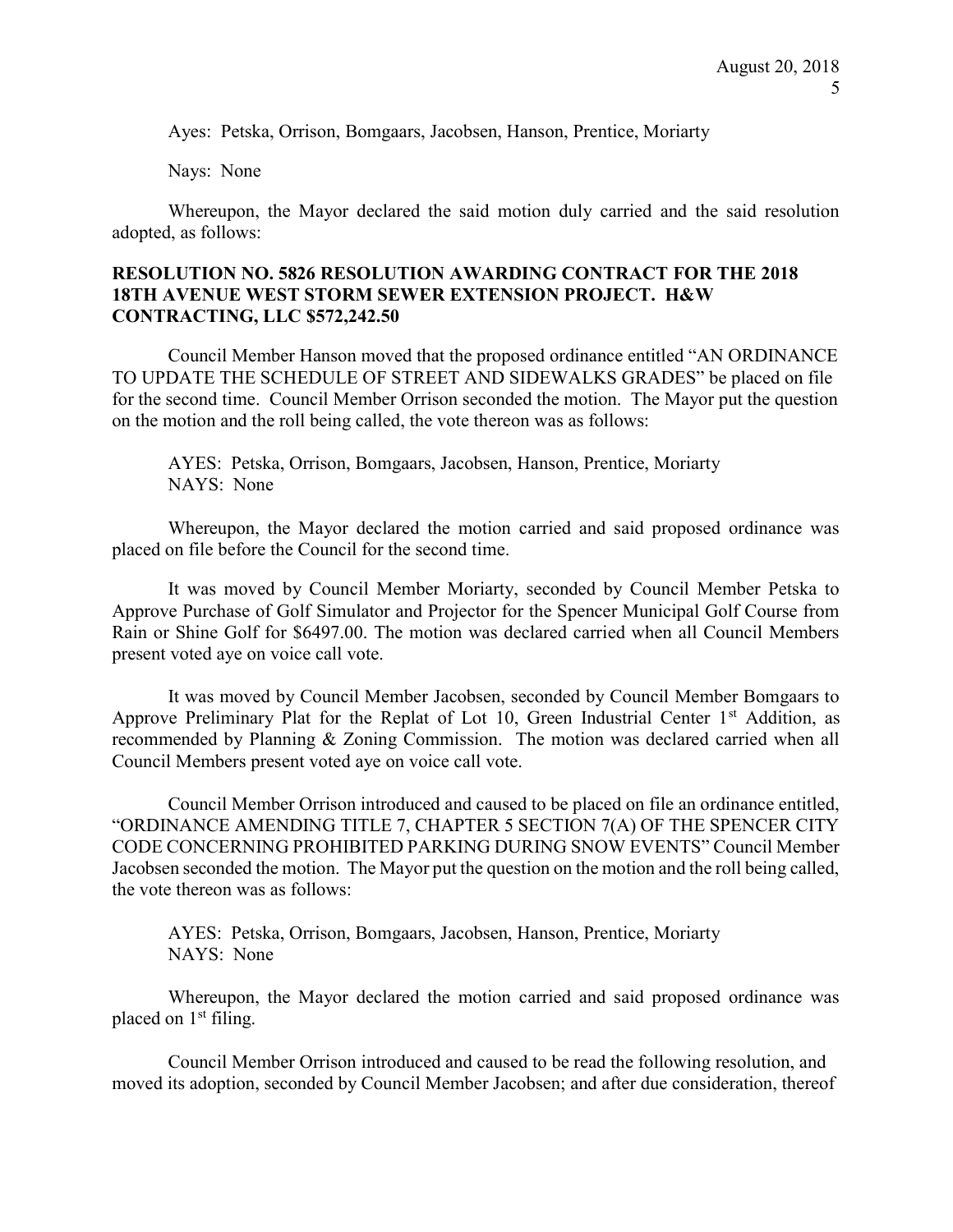by the Council, the Mayor, put the question upon the motion, and the roll being called, the following named Council Members voted:

AYES: Petska, Orrison, Bomgaars, Jacobsen, Hanson, Prentice, Moriarty NAYS: None

 Whereupon, the Mayor declared the motion duly carried and said Resolution adopted, as follows:

#### RESOLUTION NO. 5827 APPROVING CONTRACT AND PERFORMANCE BOND FOR 2018 EAST 4TH STREET UTILITY EXTENSION PROJECT (HULSTEIN EXCAVATING, INC \$258,732.06)

Council Member Hanson introduced and caused to be read the following resolution, and moved its adoption, seconded by Council Member Moriarty; and after due consideration, thereof by the Council, the Mayor, put the question upon the motion, and the roll being called, the following named Council Members voted:

AYES: Petska, Orrison, Bomgaars, Jacobsen, Hanson, Prentice, Moriarty NAYS: None

 Whereupon, the Mayor declared the motion duly carried and said Resolution adopted, as follows:

#### RESOLUTION NO. 5828 ACCEPTING WORK COVERING THE 2018 SPENCER SEALCOAT PROJECT

Council Member Prentice introduced and caused to be read the following resolution, and moved its adoption, seconded by Council Member Bomgaars; and after due consideration, thereof by the Council, the Mayor, put the question upon the motion, and the roll being called, the following named Council Members voted:

AYES: Petska, Orrison, Bomgaars, Jacobsen, Hanson, Prentice, Moriarty NAYS: None

 Whereupon, the Mayor declared the motion duly carried and said Resolution adopted, as follows:

#### RESOLUTION NO. 5829 ACCEPTING WORK COVERING THE 2018 CRACK & JOINT SEALING PROJECT

It was moved by Council Member Moriarty, seconded by Council Member Petska to Approve Amendment No. 1 to Kruse Cate & Nelson Professional Services Contract for 2018 East 4<sup>th</sup> Street Utility Extension Project to add land surveying services and engineering services pertaining to fire training facility. The motion was declared carried when all Council Members present voted aye on voice call vote.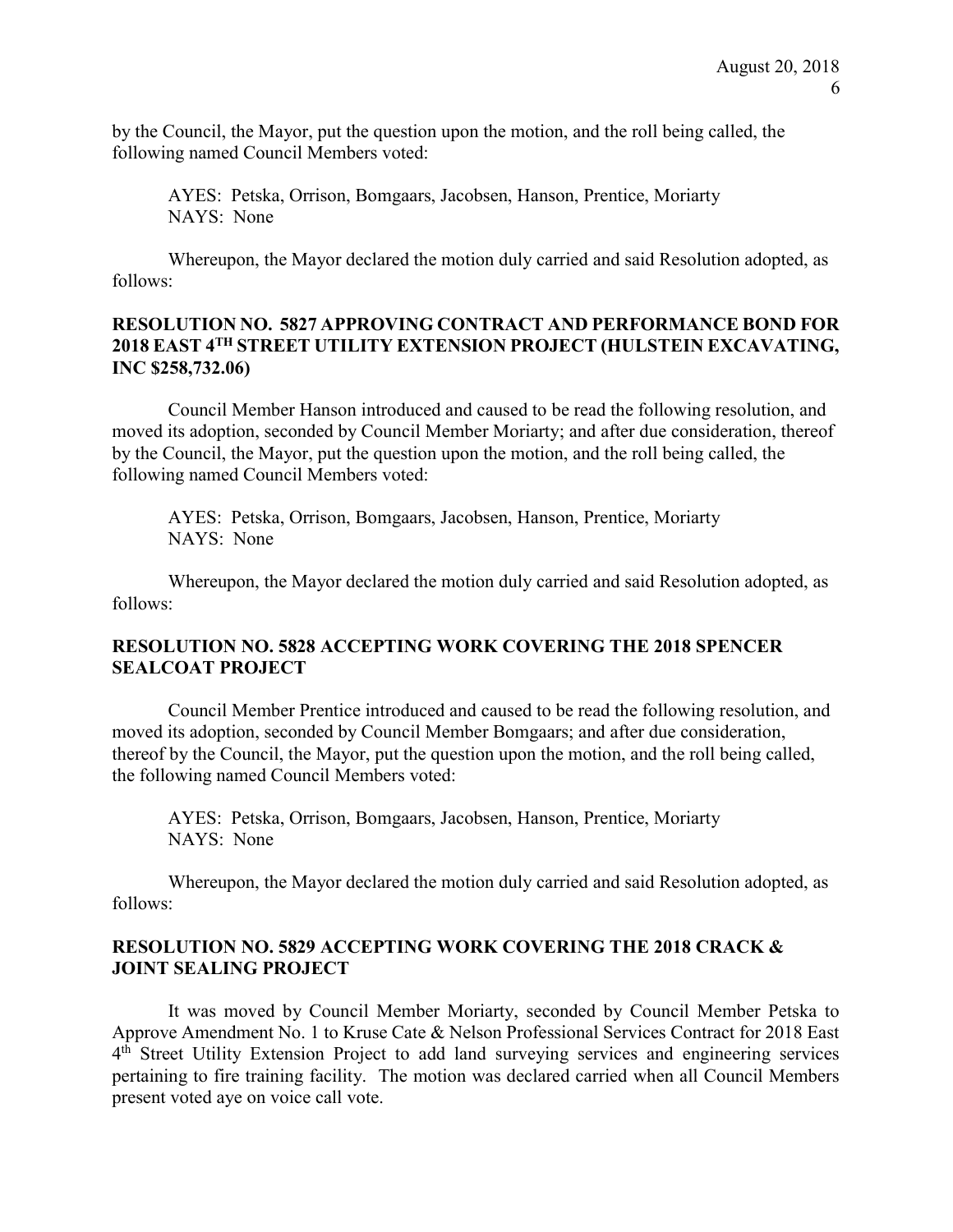# Engineer's Reports:

City Manager's Report:

Mayor's Report:

#### Council/Committee Reports:

It was moved by Council Member Prentice, seconded by Council Member Moriarty to approve the Bills and Claims. The motion was declared carried when all Council Members present voted aye on voice call vote.

#### Other Business/Opportunity to Address the Council;

 It was moved by Council Member Jacobsen, seconded by Council Member Bomgaars to go into closed session under Iowa Code Section 21.5 (I) to evaluate the professional competency of an individual whose appointment, hiring, performance, or discharge is being considered when necessary to prevent needless and irreparable injury to that individual's reputation and that individual requests a closed session;

The roll call vote thereon was as follows:

Ayes: Petska, Orrison, Bomgaars, Jacobsen, Hanson, Prentice, Moriarty Nays: None

The Mayor declared the motion duly carried.

Closed session began at 7:13 o'clock P.M.

The City Council Meeting returned to open session at 9:05 o'clock P.M.

It was moved by Council Member Moriarty and seconded by Council Member Bomgaars to adjourn the meeting of the Spencer City Council at 9:05 o'clock P.M. The motion was declared carried when all Council Members present voted aye on voice call vote.

Kevin Robinson, Mayor

ATTEST:

Theresa E. Reardon, City Clerk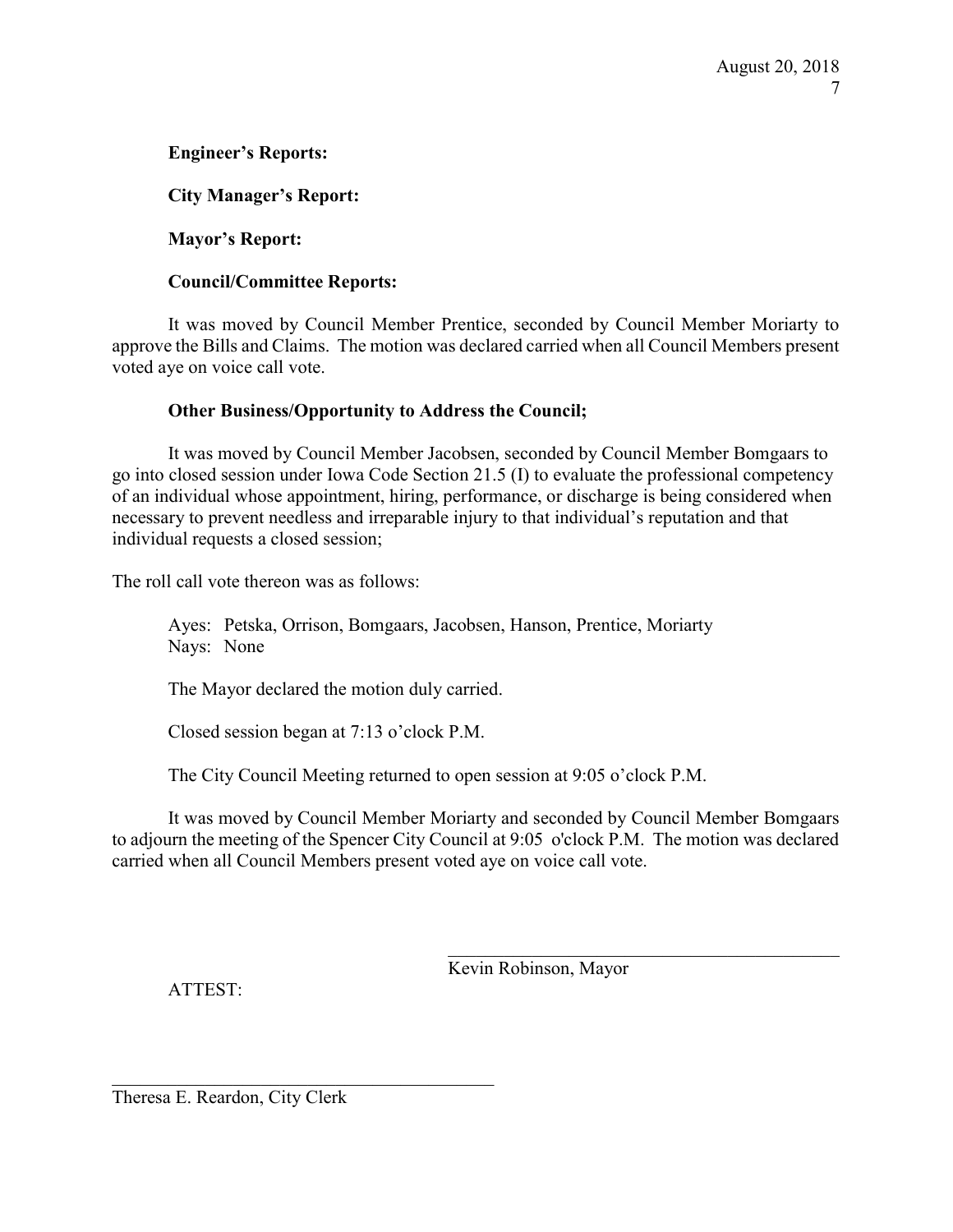# (SEAL)

Claims August 6, 2018

| <b>VENDOR SORT KEY</b>                 | <b>DESCRIPTION</b>                             | <b>AMOUNT</b> |
|----------------------------------------|------------------------------------------------|---------------|
| A & M Inc                              | laundry svce                                   | 190.99        |
| <b>AFLAC</b>                           | aflac insurance                                | 1,024.66      |
| AVERA MEDICAL GROUP SPENCER            | pre-employment testing                         | 1,147.00      |
| Advanced Door System                   | svce call - garage door ad                     | 72.00         |
| Advanced Systems Inc                   | copier maint/overage                           | 888.94        |
| AgSource Laboratories                  | pool -water supplies                           | 25.50         |
| Airgas North Central                   | gloves-welding                                 | 42.44         |
| All American Turf Beauty Inc           | lawn service                                   | 331.66        |
| Alpha Wireless                         | radios                                         | 1,190.50      |
| <b>American Business Phones</b>        | service phones/battery backup for phone        | 426.57        |
| Animal Medical Center PC Hartley/Spenc | aniaml control-july                            | 1,706.18      |
| <b>Arch Chemicals Inc</b>              | pool flow meters, chemicals-pool               | 3,370.49      |
| Arnold Motor Supply                    | misc parts/supplies                            | 961.86        |
| Atlantic Coca-Cola                     | concession food supplies                       | 752.08        |
| Austin, Amberly                        | refund aquatic center 7/12                     | 9.00          |
| Axon Enterprise Inc                    | taser ppms batteries                           | 310.00        |
| B & B Farm Drainage INc                | dig in cell c-trench bury                      | 2,535.00      |
| Baker & Taylor                         | childrens book                                 | 201.91        |
| <b>Black Hills Energy</b>              | monthly utility charges                        | 2,764.01      |
| <b>Blacktop Service Company</b>        | asphalt                                        | 1,739.78      |
| Boever, Frank                          | safety shoes                                   | 75.00         |
| <b>Boji Information Systems Inc</b>    | web page                                       | 208.31        |
| <b>Bolton &amp; Menk INc</b>           | const phase thru 7/25/18-p                     | 12,882.50     |
| <b>Bomgaars</b>                        | misc parts/supplies                            | 1,129.91      |
| Bubbles/Bee Kleen                      | rugs, towels                                   | 13.13         |
| C & C Manufacturing LLC                | switch pressure u #850                         | 786.58        |
| Candian Pacific Railway                | move 4th ave w signal                          | 4,109.39      |
| Carl Zeiss Vision Inc                  | glander safety glasses                         | 232.85        |
| Center Point Large Print               | LP Books                                       | 122.05        |
| Central Iowa Distributing Inc          | paper products                                 | 102.20        |
| <b>Central Payment</b>                 | july monthly cc fees                           | 4,272.94      |
| <b>Cintas Corporation</b>              | first aid supplies                             | 164.65        |
| City Directory Inc                     | city directory-library                         | 140.00        |
| <b>Clark Trucking</b>                  | hauliung leachate                              | 10,200.00     |
| Clarke Mosquito Control Products Inc   | mosquito spray                                 | 3,562.40      |
| Clay County Auditor                    | mo jail payment-aug 1; share loc opt sales tax | 18,359.60     |
| Clay County Extension - ISU            | weed control manual                            | 20.00         |
| Clay County Regional Event Center      | monthly contribution-aug 1                     | 3,333.33      |
| Clay County Sherriffs Office           | GARN 030243                                    | 133.86        |
| Coffman's Locksmith Shop               | drill bits                                     | 29.48         |
| Colonial Life Insurance                | colonial life insurance                        | 132.64        |
| <b>Consolidated Management</b>         | meal pymt - erik wikkman                       | 1,293.90      |
| Consumer Lumber Company                | misc supplies                                  | 61.69         |
| Cooperative Energy Company             | fuel                                           | 53,439.96     |
| Copper Cottage                         | svce call                                      | 487.00        |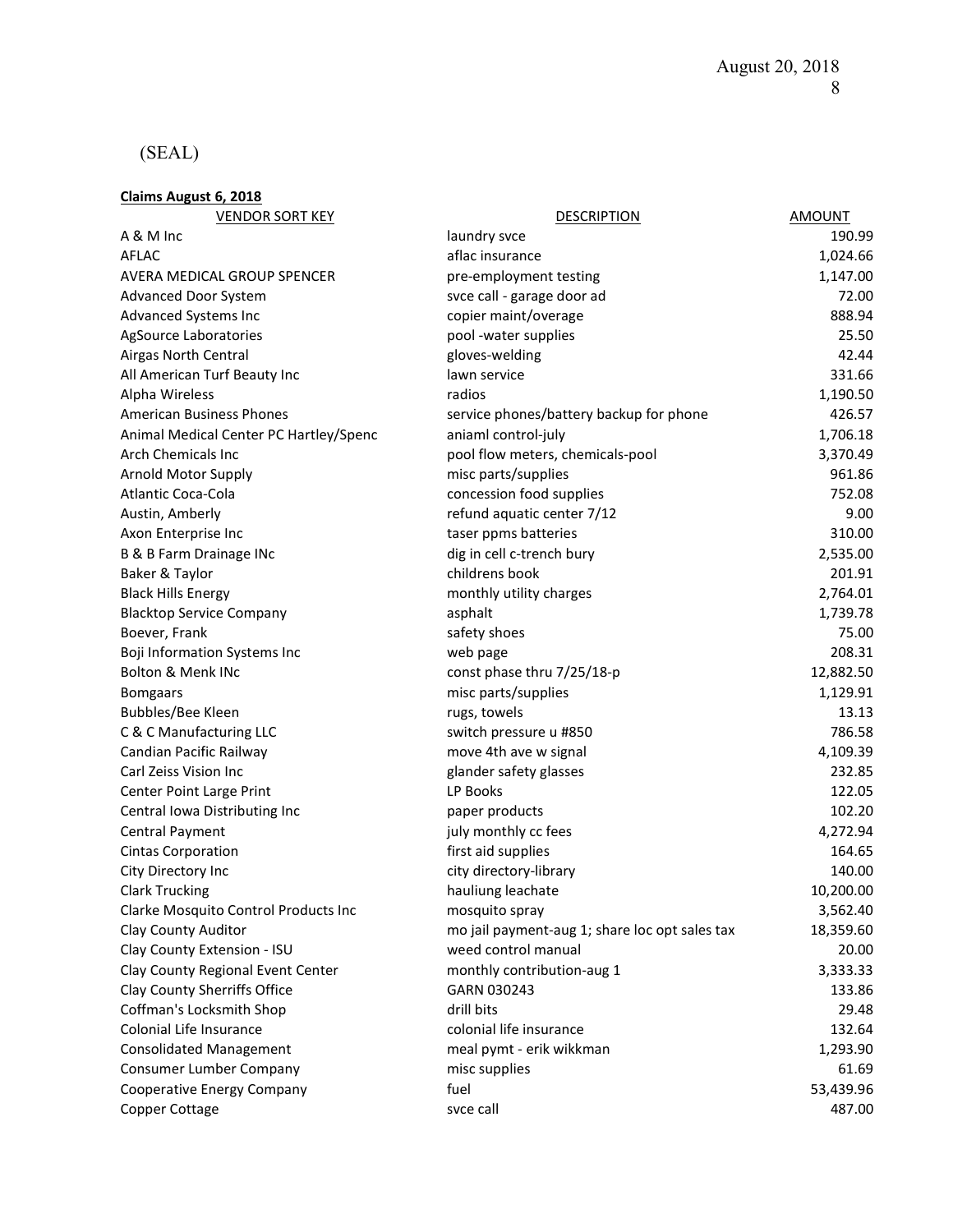August 20, 2018

| <b>Crescent Electric</b>                                           | cable ties                                      | 203.44          |
|--------------------------------------------------------------------|-------------------------------------------------|-----------------|
| Culligan of Spencer                                                | water                                           | 99.90           |
| Curry, Terry                                                       | work shoe reimbursement 7/                      | 149.27          |
| <b>DEMCO</b>                                                       | book covering supplies                          | 310.11          |
| De Loss Construction Inc                                           | pay est #1                                      | 176,857.03      |
| Dennis Supply Co                                                   | recovery machine                                | 762.38          |
| Department of Human Services                                       | child support payments                          | 981.68          |
| Diamond Vogel Paint Center # 289                                   | paint                                           | 36.19           |
| Don Pierson Ford                                                   | gaskets u #93                                   | 14.25           |
| Duininck                                                           | hma asphalt                                     | 2,656.57        |
| EBSCO                                                              | magazine subscriptions                          | 1,936.12        |
| Emmetsburg Swanson Hardware                                        | weatherstrip u #850                             | 9.99            |
|                                                                    | depend flex/vol life ins/midical flex/group ins |                 |
| <b>Employee Benefit Services</b>                                   | flex                                            | 126,324.71      |
| Farmers Trust & Savings Bank                                       | payroll taxes                                   | 38,636.19       |
| <b>Fastenal Company</b>                                            | misc parts/supplies                             | 27.05           |
| Feld Fire                                                          | 8 gal tank-snyder/scba bottle hydrotest         | 122.00          |
| Fire Proof Plus Inc                                                | annual inspections/parts                        | 770.00          |
| Fire Service Training Bureau                                       | cert fees inst 1 - oclair                       | 50.00           |
| Fleetpride                                                         | core credit u #806                              | (100.00)        |
| Fox International Inc / NCI                                        | misc parts/supplies                             | 865.11          |
| Gale/Cengage Learning                                              | Ip books                                        | 268.40          |
| <b>Galens Pro Mow LLC</b>                                          | misc parts/supplies                             | 1,217.96        |
| <b>Graettinger Hardware</b>                                        | weatherstrip u #850                             | 17.38           |
| <b>Graham Tire Center</b>                                          | tires/mount/dismount                            | 10,328.00       |
| Greg's Repair                                                      | mower parts-city hall                           | 2.00            |
| Handy Andys Yard & Spraying Service                                | spraying lot                                    | 835.00          |
| Hansons Plumbing & Heating                                         | svce call/filters                               | 277.17          |
| Henningsen, Justin                                                 | meal/lodging-americinn 7/2                      | 297.28          |
| Herbold, Kent                                                      | reimburse work shoes 8/1/1                      | 100.00          |
| Holmes Lock & Safe Inc                                             | locks @ 222 w 2nd st                            | 75.00           |
| Hope Haven My Choice Equipment                                     | refuse collect 6/2-7/6/18-                      | 439.35          |
| Huberg, Gary                                                       | refund liq lic - city shar                      | 422.50          |
| Hulstein Excavating Inc                                            | pay est #3 - 4th ave w cdb                      | 265,428.10      |
|                                                                    |                                                 | 170.62          |
| Hy-Vee Food Stores #1636                                           | programming supplies                            |                 |
| I Wireless<br><b>ICAN</b>                                          | 7/22-8/21 mo chg                                | 43.49<br>800.00 |
|                                                                    | advertising                                     | 360.00          |
| ICMA Retirement Trust - 457<br><b>IPERS</b>                        | icma                                            |                 |
| Info Dog Security                                                  | ipers                                           | 19,817.72       |
|                                                                    | shredding svce<br>adult books                   | 10.00           |
| Ingram Library Services                                            |                                                 | 52.58           |
| <b>Insurance Associates</b>                                        | liability renewal<br>certifications             | 555.50<br>45.00 |
| Iowa Department of Agriculture/Land St                             |                                                 |                 |
| Iowa Department of Natural Resources<br>Iowa Department of Revenue | permit/qtrly fees                               | 28,604.84       |
|                                                                    | july 2018 sales tax                             | 12,632.00       |
| Iowa Lakes Electric Cooperative                                    | $6/1 - 7/1$ mo chg                              | 1,220.00        |
| Iowa One Call                                                      | 201 locates/7 voice                             | 187.90          |
| Iowa Workforce Development-Tax Bureau                              | ue benefit 2nd qtr                              | 5,230.00        |
| JW Repair                                                          | tools/repairs                                   | 55.54           |
| Jacks Uniforms & Equipment                                         | initial uniform - willman                       | 907.34          |

9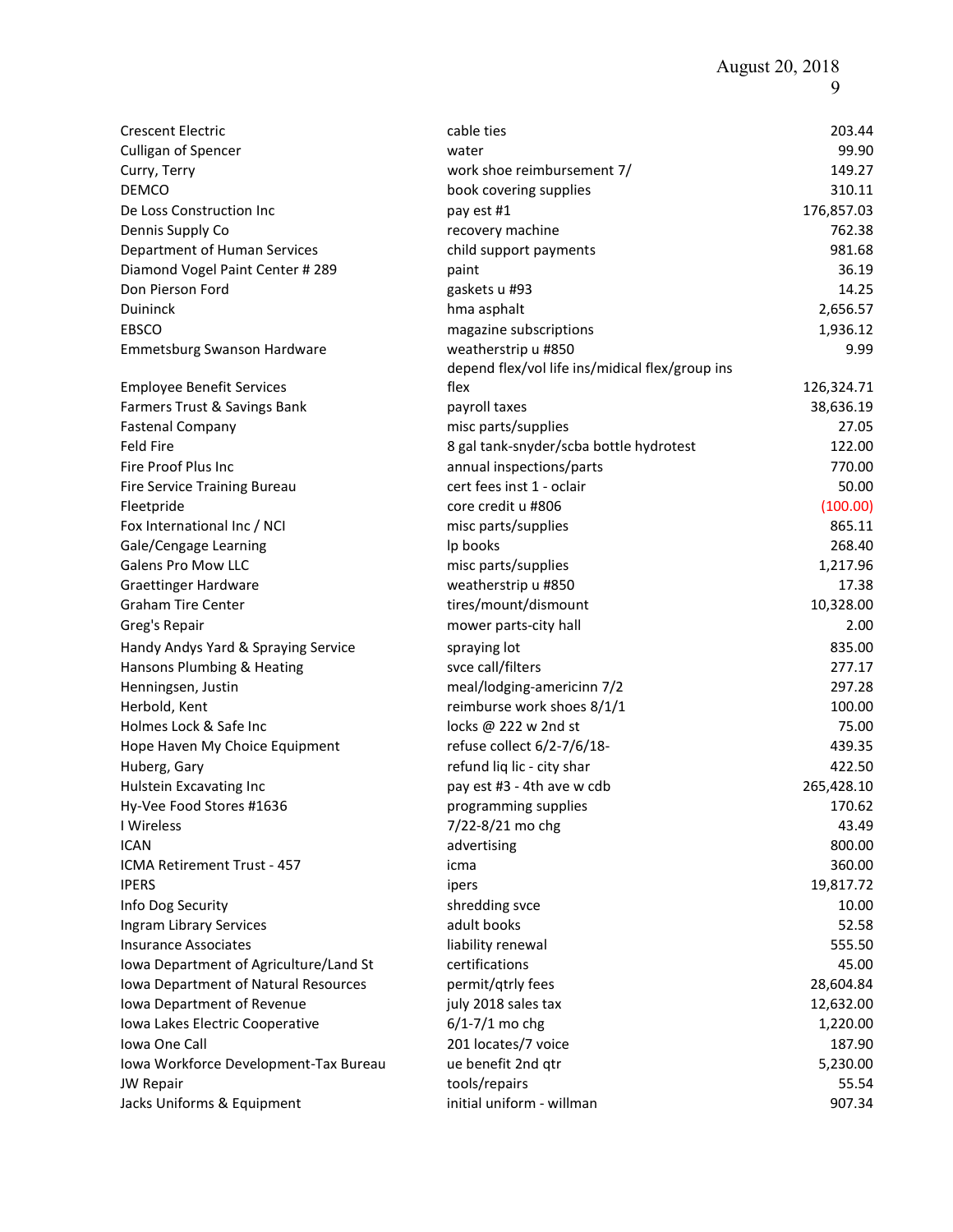| Janitors Closet                        | misc supplies                                | 1,055.07   |
|----------------------------------------|----------------------------------------------|------------|
| <b>Johnston AutoStores</b>             | batteries/battery core                       | 782.16     |
| KAPCO Postal Pack & Ship               | shipping                                     | 30.94      |
| KUYY-FM                                | ad golf july 18                              | 324.00     |
| <b>KW Electric Inc</b>                 | pump#3                                       | 65.00      |
| Knight Protection Inc                  | emergency fire svce-7/18-7                   | 300.00     |
| Koenig Portable Toilets                | june portal service-deerfi                   | 1,675.00   |
| L & G PRODUCTS INC.                    | fertilizer                                   | 255.50     |
| Lake, Chad                             | pesticide testing 7/13/18                    | 15.00      |
| Lawn Care Barber                       | mowing-nuisance                              | 665.00     |
| Leading Edge Aviation                  | mo mgmt pymt                                 | 3,104.17   |
| Lube Tech                              | misc supplies                                | 3,236.10   |
| Mar-Lin Business Supply                | misc office supplies                         | 398.98     |
| Maxyeild Cooperative-Acct 4529         | fuel/chemical                                | 6,116.73   |
| Menards - Spencer                      | mis supplies                                 | 1,075.78   |
| MichaelSon Inc                         | crushed concrete                             | 1,429.05   |
| Midwest Trim & Upholstery              | umbrella repair                              | 492.00     |
| <b>Modern Marketing</b>                | sitcker badges                               | 520.37     |
| Municipal Fire & Police Retirement Sys | civil svce p/f                               | 18,521.39  |
| Munson, Robin                          | programming supplies-reimb                   | 213.76     |
| Napa Auto Parts                        | misc parts/supplies                          | 734.11     |
| Nelson Hearing Aid Service             | employee screening                           | 75.00      |
| Nielsen's Tire & Appliances            | tires u #855                                 | 134.49     |
| Northern Lights Food Service           | concession supplies-food                     | 1,667.94   |
| Northern Safety & Industrail Co        | sharps containers-city hal                   | 88.17      |
| Northwest Glass Co Inc                 | window hanldes                               | 16.00      |
| Northwest Iowa Planning & Development  | shield drawn fy 19 #1                        | 2,000.00   |
| Noteboom Implement LLC                 | misc parts/supplies                          | 23,278.15  |
| <b>OEL Construction Services Inc</b>   | pay est #3 -18th spencer t                   | 124,829.05 |
| Old Dutch Foods Inc                    | concession food                              | 55.30      |
| OverDrive Inc                          | bridges ebook sub content                    | 1,700.29   |
| Payroll Expenses                       | 7/17/2018 - 8/06/2018                        | 204,232.48 |
| People for Pets                        | monthly agreement                            | 400.00     |
| Petty Cash - Finance                   | petty cash replenishment                     | 264.46     |
| Petty Cash - Landfill                  | postage replenishment                        | 1.21       |
| Petty Cash - Library                   | purchased used dvds-peter                    | 60.00      |
| Petty Cash-Spencer Municipal Golf Cour | replenish checkbook 7/26                     | 2,942.70   |
| Pixler Electric                        | svce call/parts                              | 941.28     |
| Plumbing & Heating Wholesale Inc       | plumbing fittings                            | 128.40     |
| Productivity Plus Account/Spencer Red  | cutting edge bolts u #58                     | 21.00      |
| <b>Public Engines Inc</b>              | text a tip annual sub renw                   | 1,680.00   |
| <b>Quill Corporation</b>               | credit - folders                             | (179.13)   |
| SS Collision Cylce Works & Graphics    | truck vinyl decals/signage for park recycyle | 3,027.50   |
| Salmon, Jason                          | pesticide testing 7/13                       | 15.00      |
| Scott Technologies & Telecom           | phone svce/repair                            | 401.00     |
| <b>Share Corporation</b>               | supplies                                     | 512.06     |
| <b>Sherwin Williams</b>                | paint machine parts                          | 90.98      |
| Sieh Farm Drainage Inc                 | sand for sandbagging                         | 529.80     |
|                                        | core return u #806                           | (150.00)   |
| Sioux City Truck Sales Inc             |                                              | 449.00     |
| Smoke Eater                            | paper for all ff/ret ff                      |            |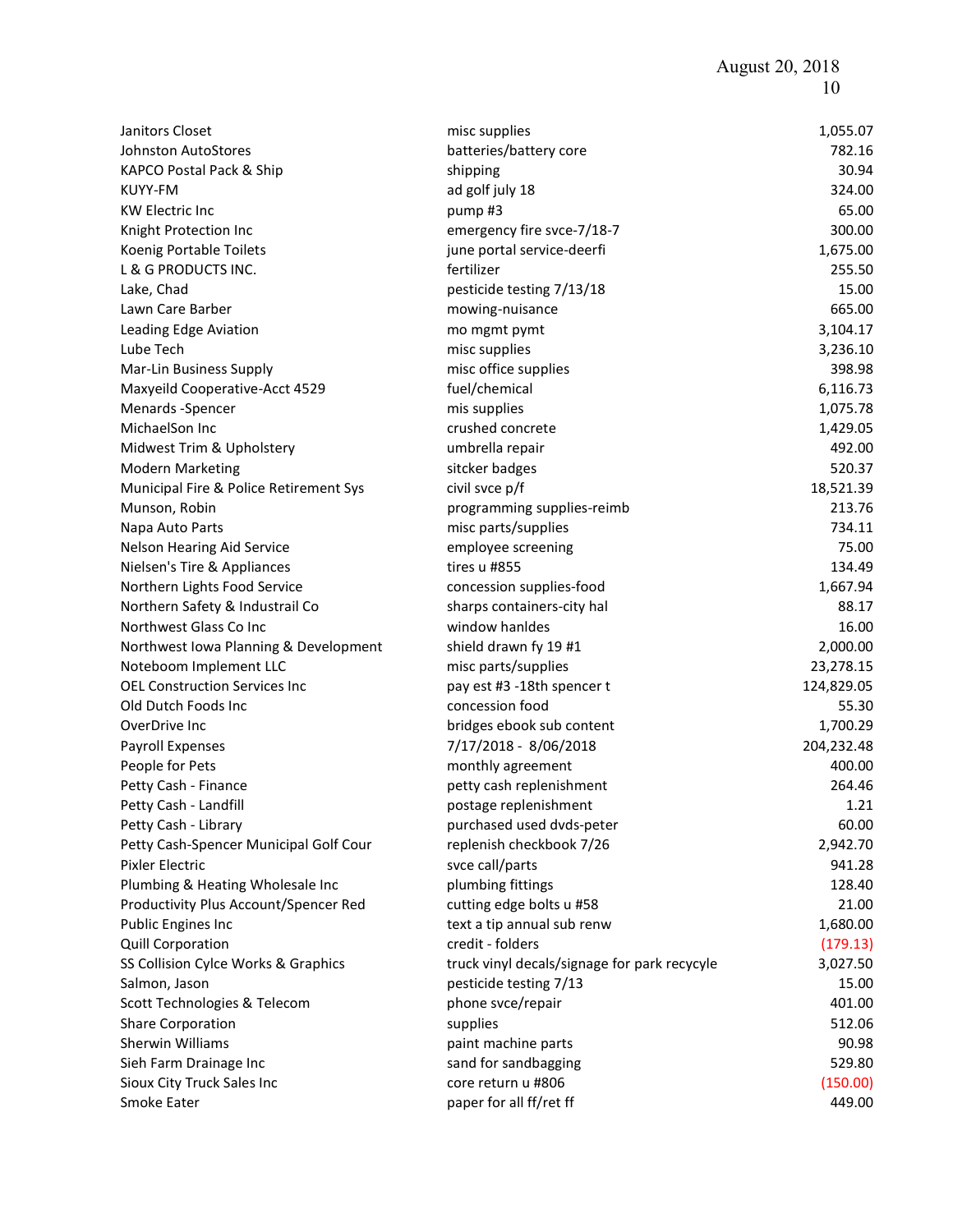August 20, 2018 11

| Solutions Inc                             |              | datto backup/recovery-aug1              | 532.74     |
|-------------------------------------------|--------------|-----------------------------------------|------------|
| Spencer Auto Parts                        |              | misc parts/supplies                     | 872.85     |
| <b>Spencer Community Schools</b>          |              | mo share local opt sale ta              | 40,690.68  |
| Spencer Employess Association.            |              | sea dues                                | 135.00     |
| <b>Spencer Family YMCA</b>                |              | volleyball equipment                    | 368.76     |
| <b>Spencer Main Street</b>                |              | fy 17 & 18 final closeout               | 85,119.95  |
| Spencer Municipal Band                    |              | 2018 summer band season                 | 7,600.00   |
| <b>Spencer Municipal Hospital</b>         |              | mets testing 2017                       | 5,560.00   |
| <b>Spencer Municipal Utilities</b>        |              | 8/1-8/31 mo chg                         | 2,618.82   |
| <b>Spencer Office Supplies</b>            |              | misc office supplies/furniture          | 2,302.96   |
| <b>Spencer Radio Group</b>                |              | advertising                             | 330.00     |
| Spencer Ready Mix                         |              | concrete                                | 1,918.25   |
| Stalls Farm & Home                        |              | fuel pump u #860                        | 349.95     |
| State Library of Iowa                     |              | database pkg/bridges ebook sub platform | 758.98     |
| Swart, Catherine                          |              | refund leach shelter house              | 110.00     |
| The Dent Man                              |              | hail repair                             | 14,029.28  |
| The Des Moines Register                   |              | aug 2018-mo sub                         | 20.00      |
| The Retrofit Companies Inc                |              | hhm disposal juky 18                    | 1,041.00   |
| The Water Connection                      |              | water                                   | 67.70      |
| Thompson Innovation                       |              | key fab program upgrade                 | 1,486.95   |
| Tiger Pride Lawn Care                     |              | lawn syce                               | 398.17     |
| Titan Machinery/Productivity Plus Acco    |              | misc parts/supplies                     | 686.33     |
| <b>Tradebe Environmental Services LLC</b> |              | hhw disposal                            | 4,552.08   |
| Trans Iowa Equipment                      |              | hydro excavatin ghose u #4              | 327.40     |
| Treasurer, State of Iowa                  |              | state withholding                       | 8,220.00   |
| <b>Tyler Technologies</b>                 |              | incode cont/doc mgmt 9/18-              | 1,155.00   |
| US Cellular                               |              | pd cellphones/computer cds              | 834.86     |
| Unity Point Clinic-Occupational Medici    |              | testing-nieman                          | 42.00      |
| VISA (Admin)                              |              | google suites, meals, misc              | 2,308.85   |
| VISA (Fire)                               |              | misc supplies                           | 56.97      |
| VISA (Library)                            |              | postage/dvds/supplies                   | 2,180.88   |
| VISA (Police)                             |              | misc supplies, training                 | 1,637.10   |
| Van-Wall Equipment Inc                    |              | svce call                               | 818.66     |
| Veolia Water North America                |              | wwtp op - august 18                     | 69,155.74  |
| Verizon Wireless                          |              | pole cameras/7/24-8/23 mo chg           | 234.39     |
| Visa (Golf)                               |              | concession supplies, liquor             | 323.03     |
| Visa - Park                               |              | misc supplies                           | 597.38     |
| Wex Bank-Wright Express FSC               |              | fuel                                    | 211.62     |
| White Glove Janitorial Services & Buil    |              | paper towels                            | 109.55     |
| <b>Wiley Electric</b>                     |              | repair sump pump                        | 158.76     |
| Woodman Controls Company                  |              | tech support-update air sy              | 1,075.00   |
| Ziegler                                   |              | filters u #850                          | 402.07     |
| Zimco Supply                              |              | chemicals                               | 115.00     |
|                                           |              |                                         |            |
|                                           |              | =========== FUND TOTALS ============    |            |
|                                           | $\mathbf{1}$ | <b>GENERAL FUND</b>                     | 295,677.98 |
|                                           | 66           | PUBLIC WORKS EQUIPMENT                  | 14,029.28  |
|                                           | 68           | <b>CITY HALL RESERVE</b>                | 1,854.00   |
|                                           | 85           | HOTEL/MOTEL TAX                         | 3,333.33   |
|                                           | 112          | <b>FICA/IPERS</b>                       | 16,571.35  |
|                                           |              |                                         |            |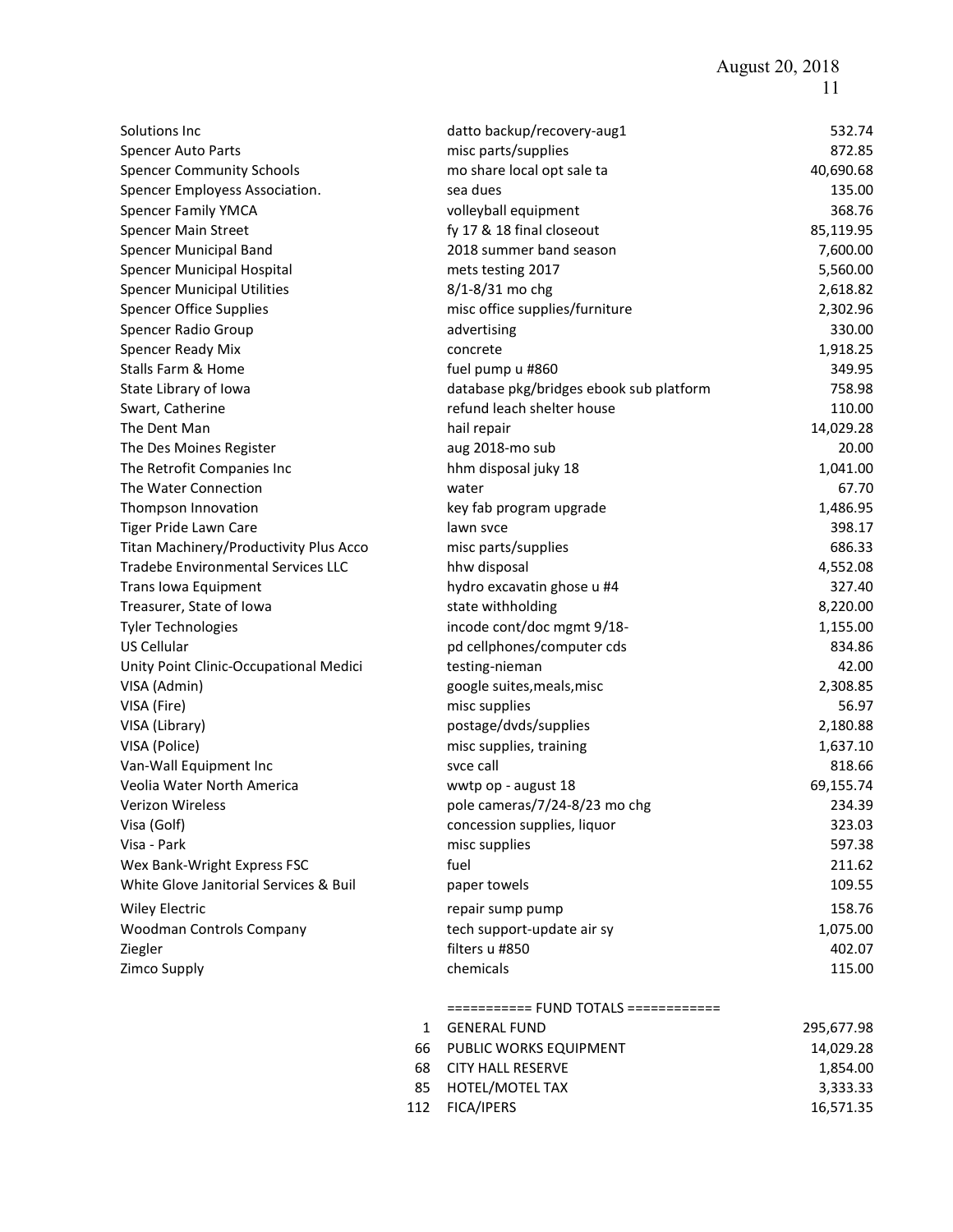August 20, 2018 12

|                                    | 114 | UNEMPLOYMENT                   | 5,230.00      |
|------------------------------------|-----|--------------------------------|---------------|
|                                    | 115 | <b>GROUP INSURANCE</b>         | 119,602.78    |
|                                    | 117 | <b>CIVIL SERVICE</b>           | 1,054.00      |
|                                    | 118 | POLICE PENSION                 | 10,517.55     |
|                                    | 120 | <b>FIRE PENSION</b>            | 3,088.50      |
|                                    | 124 | LOCAL OPTION SALES TAX         | 64,566.95     |
|                                    | 162 | SSMID                          | 85,119.95     |
|                                    | 300 | CAPITAL IMPROVEMENT            | 407,349.04    |
|                                    | 600 | <b>ENTERPRISE CAPITAL IMPR</b> | 176,857.03    |
|                                    | 620 | <b>SANITARY SEWER</b>          | 80,017.00     |
|                                    | 660 | <b>AIRPORT ENTERPRISE</b>      | 5,190.70      |
|                                    | 670 | <b>SOLID WASTE</b>             | 49,944.19     |
|                                    | 673 | LANDFILL                       | 68,498.07     |
|                                    | 682 | ENVIRONMENTAL MANAGEMENT       | 2,629.92      |
|                                    | 690 | REGIONAL COLLECTION CENTE      | 7,004.11      |
|                                    | 745 | <b>GOLF COURSE</b>             | 33,267.72     |
|                                    | 949 | <b>CENTRAL GRAGE</b>           | 4,158.09      |
|                                    | 950 | <b>FUEL EQUIPMENT</b>          | 52,272.01     |
|                                    |     | <b>GRAND TOTAL:</b>            | 1,507,833.55  |
| <b>Claims August 20, 2018</b>      |     |                                |               |
| VENDOR SORT KEY                    |     | <b>DESCRIPTION</b>             | <b>AMOUNT</b> |
| 4imprint Inc                       |     | tote bags                      | 885.05        |
| A & M Inc                          |     | laundry svce                   | 380.09        |
| <b>AFLAC</b>                       |     | aflac insurance                | 1,024.77      |
| Airgas North Central               |     | oxygen                         | 53.83         |
| <b>Alliant Energy/ILP</b>          |     | street lights utilitiy         | 286.95        |
| Alpha Wireless                     |     | repair 2 way radio             | 51.70         |
| <b>Arnold Motor Supply</b>         |     | misa parts/supplies            | 84.85         |
| Baker & Taylor                     |     | books                          | 241.99        |
| Bates, Robert & Kimberly           |     | sidewalk reimburse-2009 22     | 702.00        |
| <b>Black Hawk County Sheriff</b>   |     | 2 officers - training          | 900.00        |
| <b>Black Hills Energy</b>          |     | 7/2-7/31 mo chg                | 44.09         |
| <b>Blacktop Service Company</b>    |     | hma asphalt/pay est #1         | 58,454.45     |
| <b>Bomgaars</b>                    |     | misc parts/supplies            | 60.67         |
| <b>Book Page</b>                   |     | book page subscription         | 324.00        |
| <b>Bubbles/Bee Kleen</b>           |     | rugs                           | 36.34         |
| <b>Buds Service Inc</b>            |     | july towing                    | 790.00        |
| Canon Financial Services LLC       |     | copier contract                | 192.00        |
| Carl Zeiss Vision Inc              |     | safety glasses-mcguire         | 140.52        |
| <b>Carroll Construction Supply</b> |     | asphalt blade                  | 315.44        |
| Center Point Large Print           |     | Ip books                       | 48.69         |
| Certified Testing Services Inc     |     | 18th st trail concrete tes     | 4,636.25      |
| Clay County Extension - ISU        |     | testing study material         | 15.00         |
| Clay County Treasurer              |     | property taxes                 | 4,928.00      |
| Coffman's Locksmith Shop           |     | pd panic bar                   | 423.75        |
| Colonial Life Insurance            |     | colonial life insurance        | 132.64        |
| Community Insurance                |     | broker fee july & aug 2018     | 2,000.00      |
| Copper Cottage                     |     | svce call drinking fountai     | 873.38        |

---

#### Claims August 20, 2018 VENDOR SORT KEY

Community Insurance Copper Cottage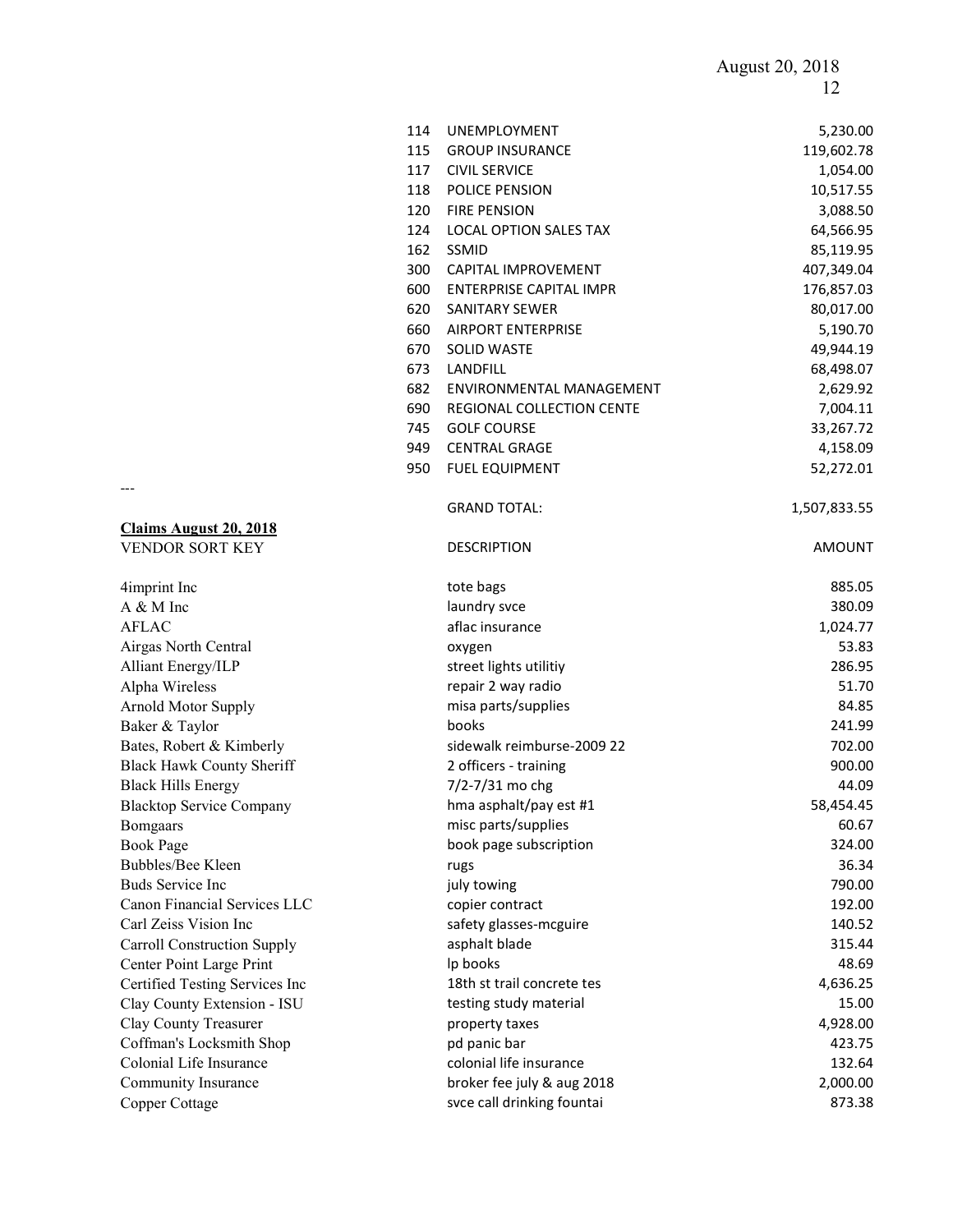| Cox Concrete Construction LLC          | sidewalk assessment                             | 5,660.00  |
|----------------------------------------|-------------------------------------------------|-----------|
| Crescent Electric                      | aaa batteries                                   | 26.53     |
| Dels Garden Center                     | aug maint - grand avenue                        | 1,595.00  |
| Department of Human Services           | child support payments                          | 981.68    |
| Diamond Vogel Paint Center # 289       | pole painting-flood repair                      | 36.19     |
| Don Pierson Ford                       | Don Pierson Ford                                | 3,871.50  |
| Duininck                               | hma asphalt                                     | 2,637.02  |
| <b>Ecolab Pest Elimination</b>         | pest control 8/8/18                             | 125.29    |
| Elm USA Inc                            | disc cleaner contract                           | 70.00     |
| Emagine                                | mo rental                                       | 76.45     |
|                                        | depend flex/vol life ins/midical flex/group ins |           |
| <b>Employee Benefit Services</b>       | flex                                            | 12,281.93 |
| Fareway Stores #849- Emmetsburg        | office-coffee/supplies                          | 8.88      |
| Fareway Stores Inc #788                | drain cleaner                                   | 15.98     |
| Farmers Trust & Savings Bank           | payroll taxes                                   | 38,976.42 |
| <b>Fastenal Company</b>                | supplies                                        | 61.30     |
| Fox International Inc / NCI            | misc parts/supplies                             | 2,894.29  |
| Fuchsen, Sarah E                       | mileage-ia libr leader ins                      | 268.14    |
| GODBERSEN-SMITH CONST.CO.              | pay estimate #3                                 | 16,138.23 |
| GRP & Associates Inc                   | sharps disposal                                 | 257.00    |
| Gale/Cengage Learning                  | Ip books                                        | 276.64    |
| Galens Pro Mow LLC                     | svce call mower                                 | 97.51     |
| Graham Tire Center                     | svce call If & used tire                        | 446.40    |
| Hansons Plumbing & Heating             | shelterhouse a/c                                | 14,910.00 |
| Heller Enterprise LLC DBA Northwest Io | grand irrigation                                | 992.52    |
| Hemphill Law Office PLC                | july 2018 legal services                        | 5,456.32  |
| ICMA Retirement Trust - 457            | icma                                            | 360.00    |
| <b>IPERS</b>                           | ipers                                           | 19,876.25 |
| <b>Ingram Library Services</b>         | adult books                                     | 1,338.05  |
| Iowa Communication Networks            | telpehone                                       | 23.96     |
| Iowa Department of Natural Resources   | permits                                         | 1,375.00  |
| Iowa Library Association               | ila conference registratio                      | 1,130.00  |
| Jacks Uniforms & Equipment             | holster & light                                 | 384.84    |
| Janitors Closet                        | misc supplies                                   | 240.93    |
| Johnston AutoStores                    | misc parts/supplies                             | (267.92)  |
| Jones, Sheriffa                        | nacp conference                                 | 523.15    |
| Koenig Portable Toilets                | portal svce july 2018                           | 320.00    |
| Kristat Auto Parts LLC                 | 2tn bottle jack                                 | 19.99     |
| Kruse, Cate & Nelson                   | eng svce thru 7/31/18                           | 38,808.44 |
| LaCrosse Seed                          | grass seed                                      | 2,500.00  |
| Lawn Care Barber                       | mowing - nuisance                               | 202.50    |
| Lube Tech                              | misc parts/supplies                             | 172.00    |
| Mar-Lin Business Supply                | misc office supplies                            | 159.96    |
| Maxyeild Cooperative-Acct 4529         | chemicals/fuel                                  | 5,491.94  |
| McClure Engineering Co                 | eng svce trhu 7/1-7/28/18                       | 2,700.90  |
| Menards -Spencer                       | misc supplies                                   | 604.62    |
| Midwest Wheel Company                  | wheels u #857                                   | 225.90    |
| Modern Marketing                       | pencils                                         | 595.94    |
| Municipal Fire & Police Retirement Sys | civil svce p/f                                  | 18,546.78 |
| Napa Auto Parts                        | misc parts/supplies                             | 762.11    |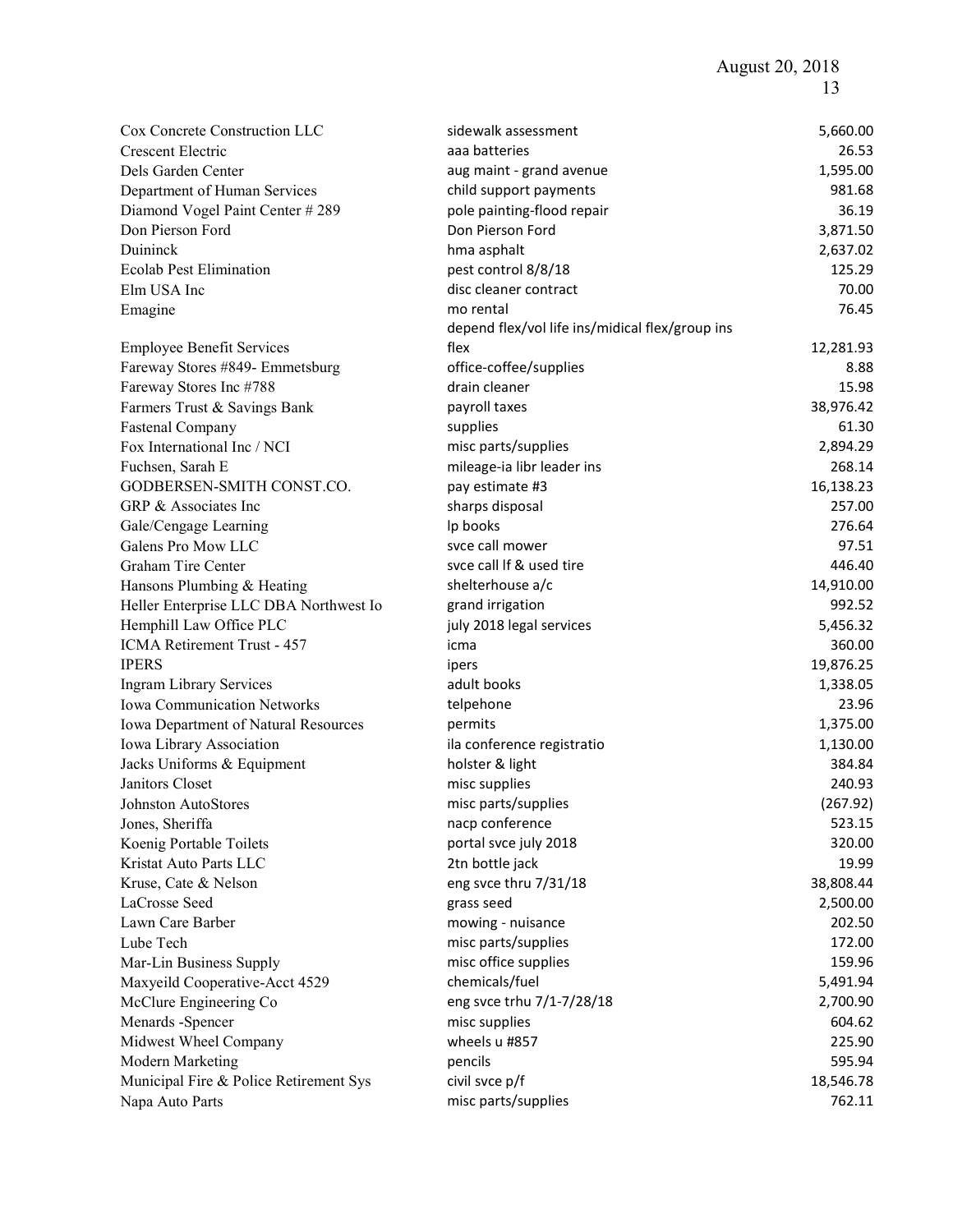| National Recreation and Park Associati | membership renewal                      | 175.00     |
|----------------------------------------|-----------------------------------------|------------|
| Nielsen's Tire & Appliances            | tires/repair/svce                       | 407.88     |
| Northern Lights Food Service           | food/supplies                           | 497.47     |
| Noteboom Implement LLC                 | parts                                   | 17.48      |
| Payroll Expenses                       | 8/07/2018 - 8/20/2018                   | 205,415.74 |
| Penworthy Company                      | childrens books                         | 201.88     |
| Petty Cash - Library                   | dvd                                     | 13.00      |
| Petty Cash-Spencer Municipal Golf Cour | replenish golf checkbook                | 5,831.59   |
| Plumbing & Heating Wholesale Inc       | toilet repair                           | 184.03     |
| Productivity Plus Account/Spencer Red  | cutting edge                            | 305.00     |
| <b>Ricks Pest Control</b>              | aug pest control                        | 90.00      |
| River Valley Telecommunications        | phone internet 8/1-8/31 mo              | 91.75      |
| Royal Publishing                       | ad for spencer                          | 350.00     |
| SIOUX COMMERCIAL SWEEPING INC.         | pay estimate #1                         | 47,481.76  |
| <b>SWANA</b>                           | membership dues                         | 268.00     |
| Safelite Fulfillment Inc               | windshield u #74                        | 280.47     |
| Schoeneman Bros Company                | spf board                               | 14.40      |
| Sieh Farm Drainage Inc                 | repair tree site road/pot hole aggegate | 10,035.64  |
| Sioux City Truck Sales Inc             | clearance light u #809                  | 141.70     |
| <b>Speed Printers</b>                  | city id - mark white                    | 5.00       |
|                                        | misc parts/supplies                     | 1,929.69   |
| Spencer Auto Parts                     | legals/publications june 1              | 3,139.37   |
| Spencer Daily Reporter                 | sea dues                                | 135.00     |
| Spencer Employess Association.         |                                         | 21,079.66  |
| Spencer Family YMCA                    | payment #4 concession/ pool operation   | 415.25     |
| Spencer Municipal Hospital             | drug testing                            | 40,684.05  |
| <b>Spencer Municipal Utilities</b>     | monthly utilities                       |            |
| Spencer Office Supplies                | office supplies                         | 11.52      |
| Spencer Radio Group                    | advertising                             | 126.00     |
| <b>Spencer SIgns</b>                   | door decals u #853 - If                 | 55.00      |
| State Steel of Spencer                 | plate steel - rbc maint                 | 379.00     |
| Sullivan Concrete                      | sidewalk assessments                    | 7,000.00   |
| The Paper Connection                   | copier paper                            | 533.60     |
| The Water Connection                   | water                                   | 69.30      |
| <b>Tool Depot</b>                      | heavy duty grinder                      | 219.00     |
| Trans Iowa Equipment                   | jet hose ends                           | 129.40     |
| Treasurer, State of Iowa               | state withholding                       | 8,312.00   |
| Truck Equipment Inc.                   | suction tube parts u #71                | 1,154.10   |
| Turfwerks                              | misc parts/supplies                     | 1,515.51   |
| Unity Point Clinic-Occupational Medici | employee drug testing                   | 336.00     |
| Wallace's Water Conditioning           | water - If                              | 34.50      |
| Warren, Ryan & Bliss                   | sidewalk grant -319 E park              | 197.75     |
| Ziegler                                | seat valve u #85                        | 100.46     |
|                                        | ============ FUND TOTALS ============   |            |
| $\mathbf{1}$                           | <b>GENERAL FUND</b>                     | 309,418.76 |
| 55                                     | SIDEWALK RESERVE                        | 3,075.00   |
| 61                                     | ECONOMIC DEVELOPMENT                    | 3,631.67   |
| 62                                     | SHINE LOAN                              | 2,187.50   |
| 66                                     | PUBLIC WORKS EQUIPMENT                  | 3,871.50   |
| 112                                    | FICA/IPERS                              | 16,654.77  |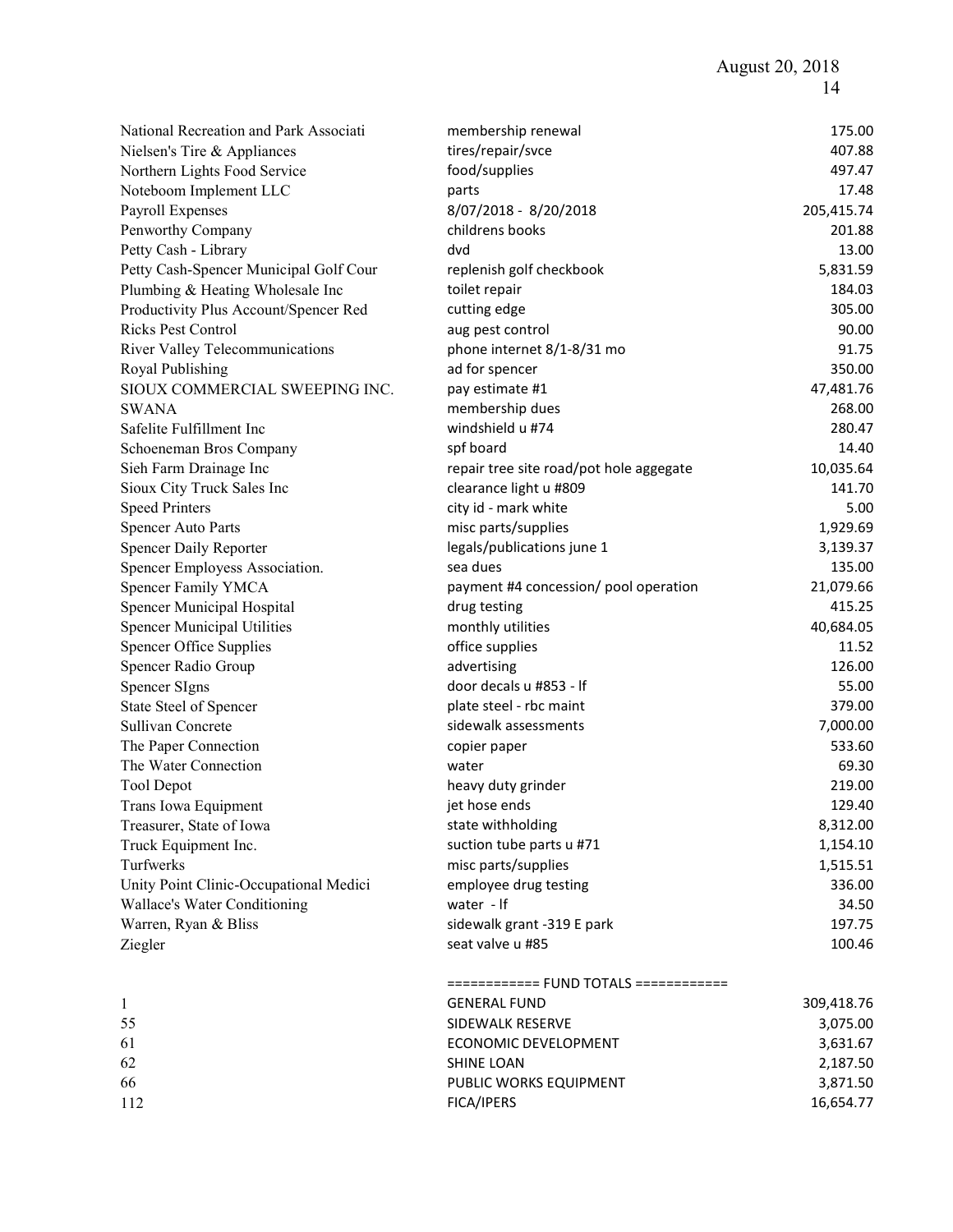# August 20, 2018 15

| 115 | <b>GROUP INSURANCE</b>           | 2,000.00   |
|-----|----------------------------------|------------|
| 117 | <b>CIVIL SERVICE</b>             | 1,187.10   |
| 118 | <b>POLICE PENSION</b>            | 10,428.73  |
| 120 | <b>FIRE PENSION</b>              | 3,195.97   |
| 300 | <b>CAPITAL IMPROVEMENT</b>       | 173,010.02 |
| 600 | <b>ENTERPRISE CAPITAL IMPR</b>   | 9,977.17   |
| 620 | SANITARY SEWER                   | 9,878.03   |
| 660 | <b>AIRPORT ENTERPRISE</b>        | 3,583.40   |
| 670 | <b>SOLID WASTE</b>               | 38,121.28  |
| 673 | <b>LANDFILL</b>                  | 20,255.98  |
| 690 | <b>REGIONAL COLLECTION CENTE</b> | 1,745.36   |
| 745 | <b>GOLF COURSE</b>               | 29,042.92  |
| 949 | <b>CENTRAL GRAGE</b>             | 381.80     |
|     | <b>GRAND TOTAL</b>               | 641,646.96 |
|     |                                  |            |

#### July 2018 Receipts

Month to Date Revenue

| 001-GENERAL FUND          | 451,237.34 |
|---------------------------|------------|
| 020-PROPERTY INSURANCE    | 1,952.06   |
| 040-CEMETERY RESERVE      | 1,699.42   |
| 041-RIVERSIDE COLUMARIUM  | 19.83      |
| 045-LIBRARY RESERVE       | 2,193.15   |
| 047-COMMUNICATION CENTER  | 82.82      |
| 049-DRUG EDUCATION        | 3,139.98   |
| <b>050-POLICE RESERVE</b> | 10,331.46  |
| 052-FIRE RESERVE          | 9,104.39   |
| 053-CAPITAL IMPROVEMENT R | 97,668.49  |
| 054-STR IMP RESERVE       | 31,515.06  |
| 055-SIDEWALK RESERVE      | 268.29     |
| 056-PARK RESERVE          | 10,645.76  |
| 059-TREES FOREVER         | 1.17       |
| 060-SRTS RESERVE          | 32,644.70  |
| 061-ECONOMIC DEVELOPMENT  | 1,325.77   |
| 062-SHINE LOAN            | 4,192.46   |
| 063-RENAISSANCE INITIATIV | 2,130.16   |
| 064-CABLE TV              | 120.15     |
| 065-BRIDGE RESERVE        | 512.97     |
| 066-PUBLIC WORKS EQUIPMEN | 13,004.78  |
| 068-CITY HALL RESERVE     | 2,745.39   |
| 070-STORM WATER DIST #1   | 1,801.75   |
| 071-STORM WATER DIST#2    | 987.18     |
| 080-STORM SEWER RESERVE   | 956.20     |
| 085-HOTEL/MOTEL TAX       | 213.46     |
| 087-SPENCER CARES         | 711.23     |
| 089-EMERGENCY FUND        | 560.47     |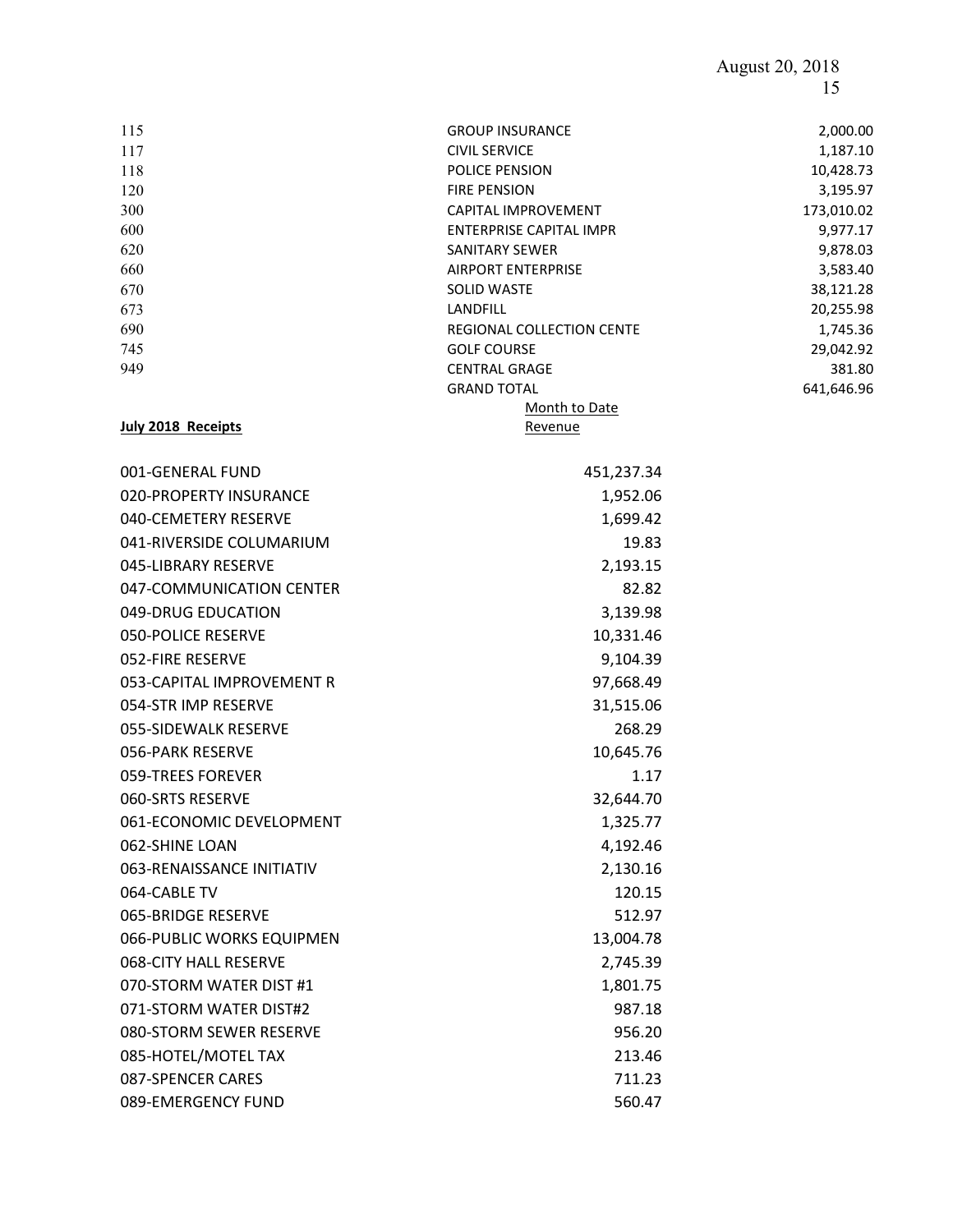| 090-QUALITY HSG INITIATIV        | 162.17     |
|----------------------------------|------------|
| 092-TECHNOLOGY FUND              | 2,715.68   |
| 093-ACCRUED BENEFITS             | 78.58      |
| 110-ROAD USE TAX                 | 107,136.22 |
| 112-FICA/IPERS                   | 37,594.92  |
| 113-WORK COMP                    | 2,450.92   |
| 114-UNEMPLOYMENT                 | 410.39     |
| <b>115-GROUP INSURANCE</b>       | 62,109.52  |
| <b>117-CIVIL SERVICE</b>         | 105.42     |
| <b>118-POLICE PENSION</b>        | 3,747.25   |
| <b>119-POLICE SPECIAL PROCEE</b> | 37.32      |
| <b>120-FIRE PENSION</b>          | 1,025.46   |
| 124-LOCAL OPTION SALES TA        | 163,173.57 |
| 125-T.I.F.                       | 19,975.40  |
| <b>127-SALES TAX TIF</b>         | 88.65      |
| 162-SSMID                        | 544.59     |
| <b>200-DEBT SERVICE</b>          | 44,229.12  |
| 300-CAPITAL IMPROVEMENT          | 213,676.09 |
| 500-PERPETUAL CARE               | 300.00     |
| 501-RIVERSIDE TRUST              | 24.50      |
| 502-COLUMBARIUM VAULT            | 5.84       |
| 503-NORTHLAWN PERP CARE          | 284.00     |
| 504-GRIFFIN TRUST                | 73.49      |
| 505-LEACH TRUST                  | 22.17      |
| 600-ENTERPRISE CAPITAL IM        | 158,497.44 |
| 615-WTP RESERVE                  | 2,050.97   |
| <b>620-SANITARY SEWER</b>        | 199,126.62 |
| 625-SANITARY SEWER RESERV        | 1,188.11   |
| 630-CSI RESERVE                  | 66,696.93  |
| 635-SEWER DEBT SINKING FU        | 235.63     |
| <b>660-AIRPORT ENTERPRISE</b>    | 9,434.47   |
| <b>661-AIRPORT RESERVE</b>       | 649.21     |
| 670-SOLID WASTE                  | 213,420.86 |
| 671-SOLID WASTE RESERVE          | 1,767.86   |
| <b>672-TRANSFER STATION CLOS</b> | 19.83      |
| 673-LANDFILL                     | 288,853.10 |
| 674-LANDFILL RESERVES            | 2,644.53   |
| 676-LANDFILL BOND RESERVE        | 173.14     |
| 677-LANDFILL PLANNING            | 264.81     |
| 678-ENVIRONMENTAL PROTECT        | 1,331.05   |
| 679-LANDFILL POST CLOSURE        | 1,660.45   |
| 680-LANDFILL CLOSURE             | 714.76     |